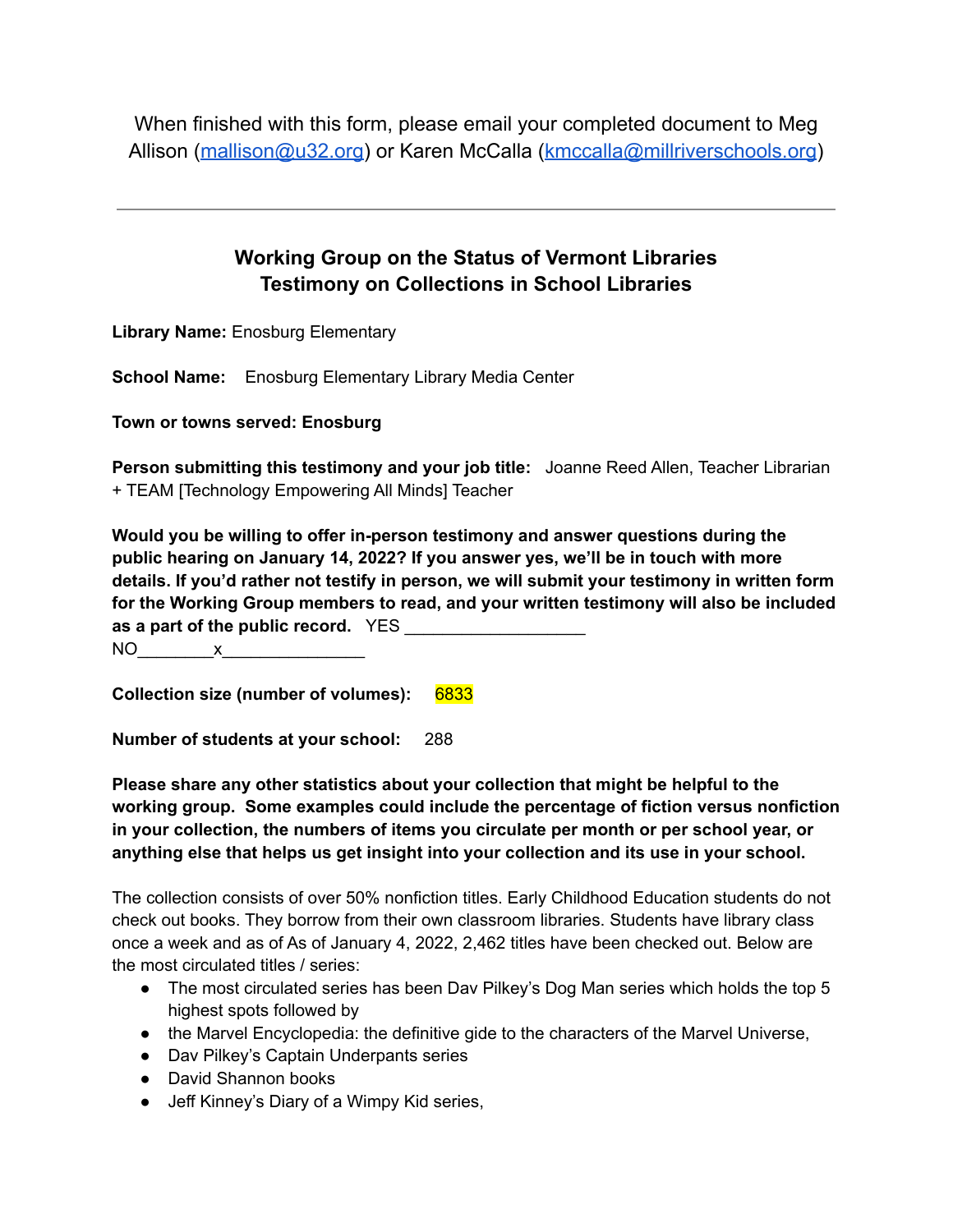- Raina Telgemeier's books [Smile, Sister, Drama, Ghosts, Guts]
- Lauren Tarshis I Survived Series
- Mo Willems Elephant + Piggie series
- Dork Diaries by Rachel Russel,
- Doreen Cronin books [We did an author study]
- Tui Sutherland's Wings of Fire series,
- Dav Pilkey's Captain Underpants series,
- Many nonfiction lower level reader books: crocodiles, puppies, snow leopards, baby animals, slam dunk basketball, horses, poo in the forest, rabbits, deer hunting for kids, komodo dragons, big book of who, sports illustrated big book, and more]

Nonfiction is circulated at a high rate. Many of the nonfiction picture books are in forward-facing bins, which builds great interest. Over the past 2 years I have added and updated many nonfiction animal books at lower levels to capture all reading abilities. Another focus has been in building an inclusive community.

## **What are the strengths of your current collection?**

- 1. Many nonfiction for lower level readers including animals, sports, community helpers, things that move, and more.
- 2. 22 items per student
- 3. ⅔ collection is nonfiction

## **What are the weaknesses of your current collection?**

- 4. Average age of Nonfiction- 2007
- 5. Average age of fiction- 2006
- 6. 17% of titles are 2017 and newer

**Do you participate in resource sharing and interlibrary loan, either through Clover, between libraries in your school district, with your local public libraries, or through other resource sharing programs? Tell us about how resource sharing works for you and your students.**

I participate with our Middle/High School and the local Enosburgh Public Library for interlibrary loans. The librarians request the books and disperse to students.

**Do you offer any special collections at your library? These could be a specific collection designed to support targeted learning programs at your school, a Vermont or local history collection, or other groupings designed to serve specific needs. Please tell us about these collections and the populations they serve.**

No special collections, only LOCATIONS for students to find specifically what they are looking for: an early reader's corner with fiction + nonfiction, lower level nonfiction reading, fairytales